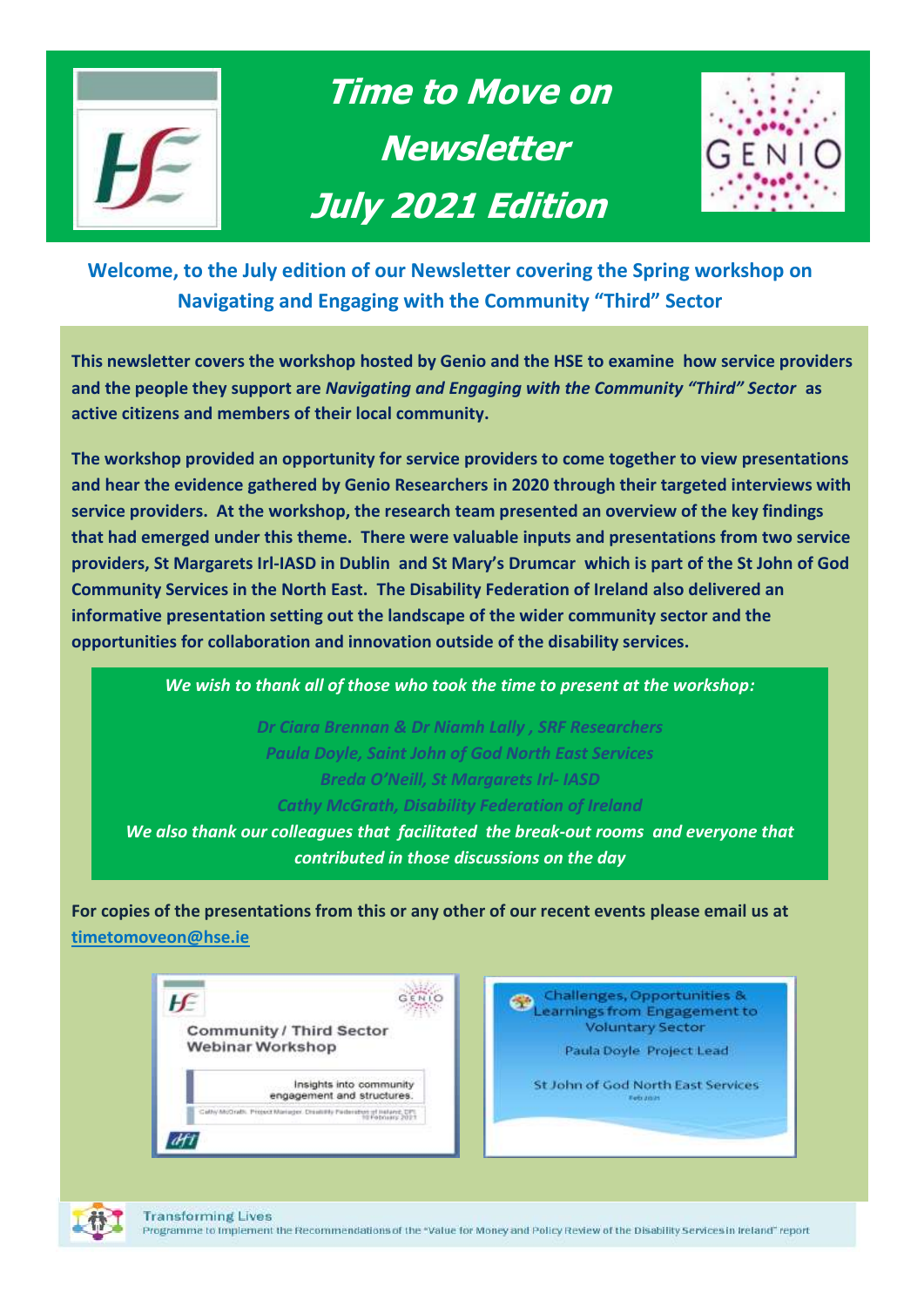### *What the research tells us about .....*

### *The role services and staff play in community engagement*

#### **How Services have prepared the groundwork by recognising the challenge: Consider what rights-based approaches are being taken when supporting people to move from congregated settings to the community**

- **Explore that Sometimes there is a dilemma at the start of the process about losing the "community" people** had in the congregated setting
	- Often there are no ties with the local community
	- It is about striking a balance, it doesn't mean cutting off all old ties and change for change's sake
	- The people we support can be scared about moving to or engaging with the community in smaller settings

#### **How services have supported and prepared staff:**

- Staff training SRV, SSDL, Person Centredness
- A level of investment in staff training to support change process
- Putting yourself in someone else's shoes, empathising with the person to compare your life

### *Reflections from a Service Provider: Breda O'Neill, Chief Executive with St Margarets Irl- IASD*

*Speaking about the experience in the Dublin based service, which has successfully supported all the people they support to transition to new homes in the community and closed the congregated service, Breda highlighted:*

- The Importance of "Home"
- That engagement with the community is influenced by our values and our networks
- Listened to storytelling and be influenced by that
- When staff could not *come on the journey* that had to be managed
- Building a network of support for staff
- Being surprised by joy
- Supporting people to choose their support staff and build relationships with these staff
- Over time people become *visible* in their community

Videos capturing the story of people that have moved to the community and the views of family members and staff that have been involved can be viewed on the Genio website

#### <https://www.genio.ie/videos>or the Time to Move on webpage [www.hse.ie/timetomoveon](http://www.hse.ie/timetomoveon)











Making de-c egregation work



**Transforming Lives** Programme to Implement the Recommendations of the "Value for Money and Policy Review of the Disability Services in Ireland" report

**There is "***Such a poverty of experience in people's lives" Quote from a staff*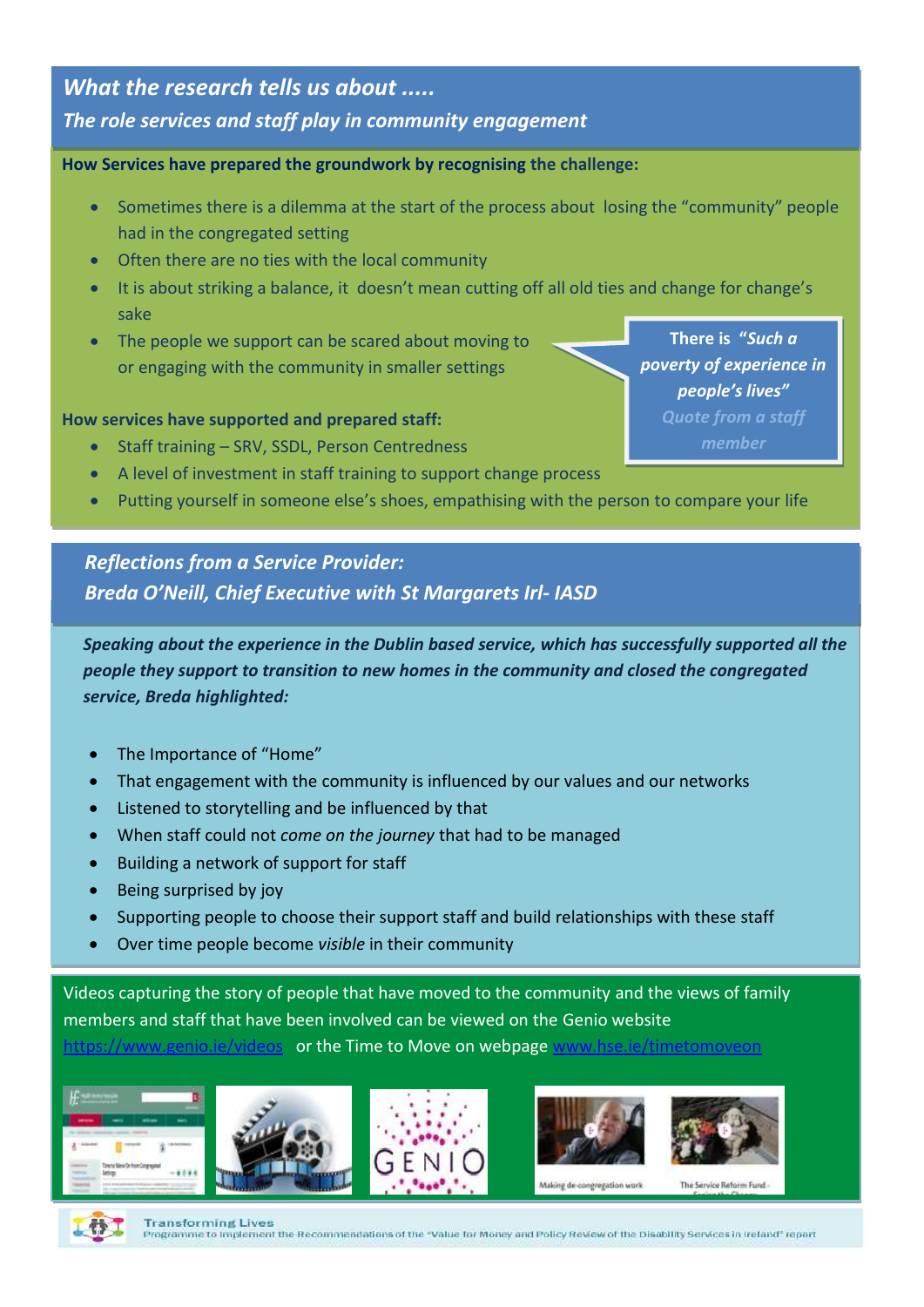# *What the research tells us about ..... Approaches that can be taken around community engagement*

#### **Approaches to the journey of Discovery**

- Staff collaborate to share the journey and enable shared learning at a local level
- Recognising that Discovery is likely to be a trial and error approach: it is a continuous process as people change over time
- Finding new ways to help a person explore or express their interests
- Revisit and rediscover because interests change over time
- Watch out for scepticism from staff, families and people that can hamper and limit progress
- Gather and learn from examples where people grow and exceed expectations

*Reflections from a Service Provider: Breda O'Neill , Chief Executive with St Margarets Irl- IASDFurther reflections from a Service Provider:* 

# *Key points on the challenges and solutions to enable meaningful community*

#### *engagement and inclusion*

- Change and action requires a top-down and bottom-up approach within an organisation
- Have a consistent approach and find the best ways to support how people can engage
- Focus the support network on each individual
- Friendships from the institution may not endure; people may make other connections with support
- Ensure the person is visible and spoken to in the community i.e. at the GP, in the pharmacy, when out shopping etc. Staff must not do this for them. Incrementally this builds confidence.
- People will grow into "their own space", but watch that routines and practice do not emerge that result in a mini-institution

#### **Managing Challenges and "push-back"**

- Be conscious not to saturate the local community and particular groups with over involvement from the services
- Work with local community health services- GP and primary care supports, where there may be concerns over capacity to provide support.

#### **Connecting**

- There is no *one size fits all*, it takes a tailor-made approach
- It takes time to build up standing in the community- staff that has lived abroad for many years can understand this as they settle back into new communities
- The importance of:
	- o **Being a** *participant* **in activities**
	- o **Having a** *role*
	- o **Being a** *consumer* **in the community**
- Building up external supports as well as internal supports.
- Internal supports- events co-ordinators, tapping into staff knowledge of local communities, interests and skill sets,
- External supports- linking with neighbours, part of local groups

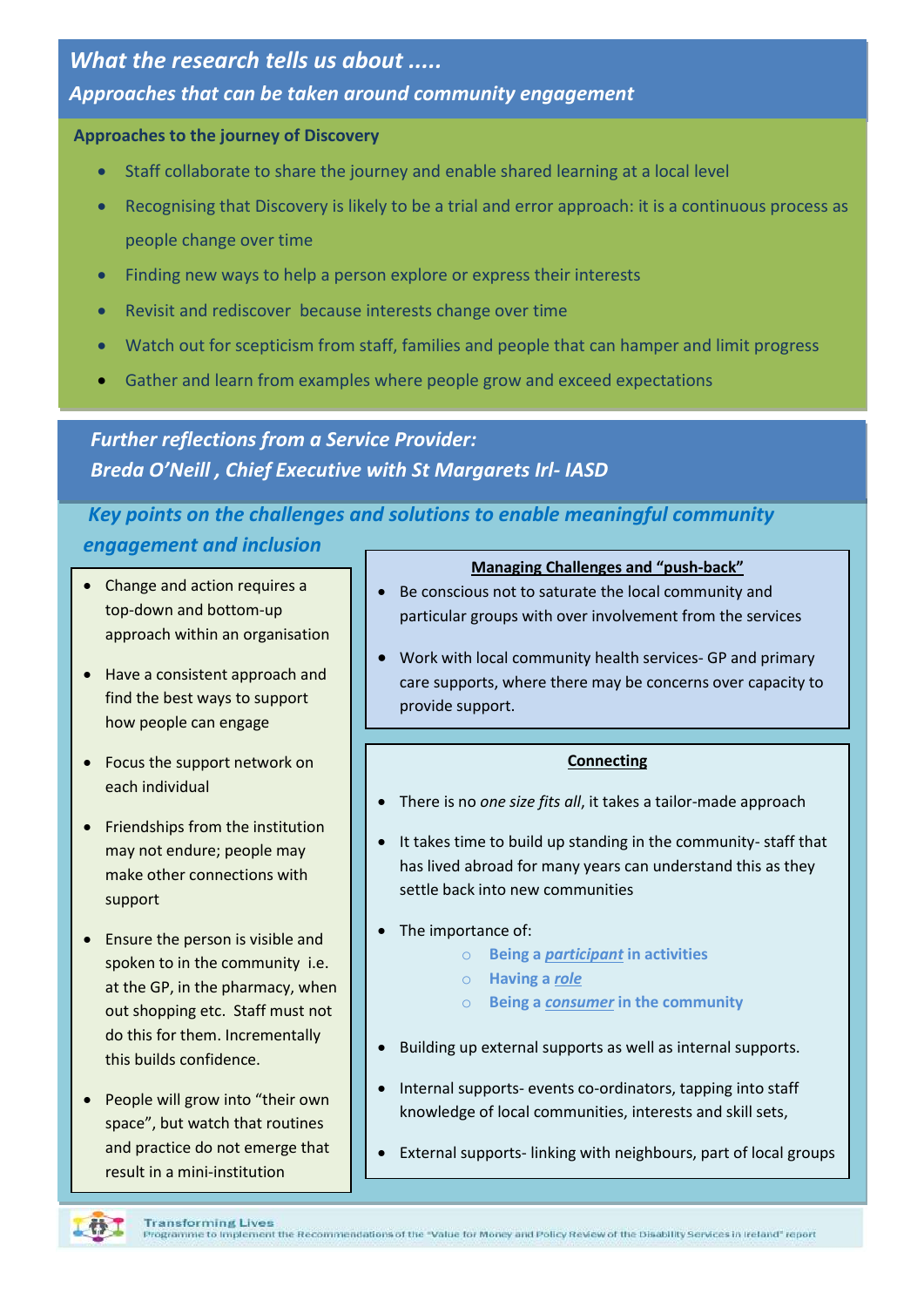# *Reflections from a Service Provider: Paula Doyle Transforming Lives Manager, SJOG, St Mary's Campus*

### *How their approach to community engagement has evolved from lessons learnt over the course of their significant decongregation programme*

- Managing expectations and managing questions from all stakeholders including the people we support
- Start as early as possible with community work and have a physical presence
- Do your research with community mapping
- Similar to "no town hall" meetings, involvement and engagement needs to be individual
- Importance of familiar and well trained staff particularly when a person has communication challenges
- See the people you support as individuals not as a group : Go to the house on their own, go shopping on their own
- Managing mis-information and the "push back" from communities
- In the community we see a different side to people's personality than we see in the institution

# *Disability Federation of Ireland:*

*Cathy McGrath from the DFI gave a presentation on the opportunities for service provider organisations in local communities and highlighted their role in this. 19 Stories of Social Inclusion – Ireland: Stories of Belonging, Contributing and Connecting* 

- Communities and community services have a role to play that is backed by policy.
- Community engagement is everyone's business and strategic plans needs to recognise the role of the organisations in this.
- The concept of "community" is not new and there are established structures in place that services can engage with.

Finding that reciprocal arrangement is key, but realise that it is not all on "your shoulders"

- Organisations have an entitled space to engage and influence the structure and programmes delivered in the local community
- Management may need to look at this formalised engagement
- Staff cannot do this themselves, they need the support of organisation
- Consider training and engagement with stakeholders at senior level- ETB, Councils etc
- We know that the people that we support have a lot to contribute to the community

*For all the current resources developed by the Time To Move on Team go to our webpage [www.hse.ie/timetomoveon](http://www.hse.ie/timetomoveon) or you can email us at timetomoveon@hse.ie*





*Rose Cottage opened in 2019*